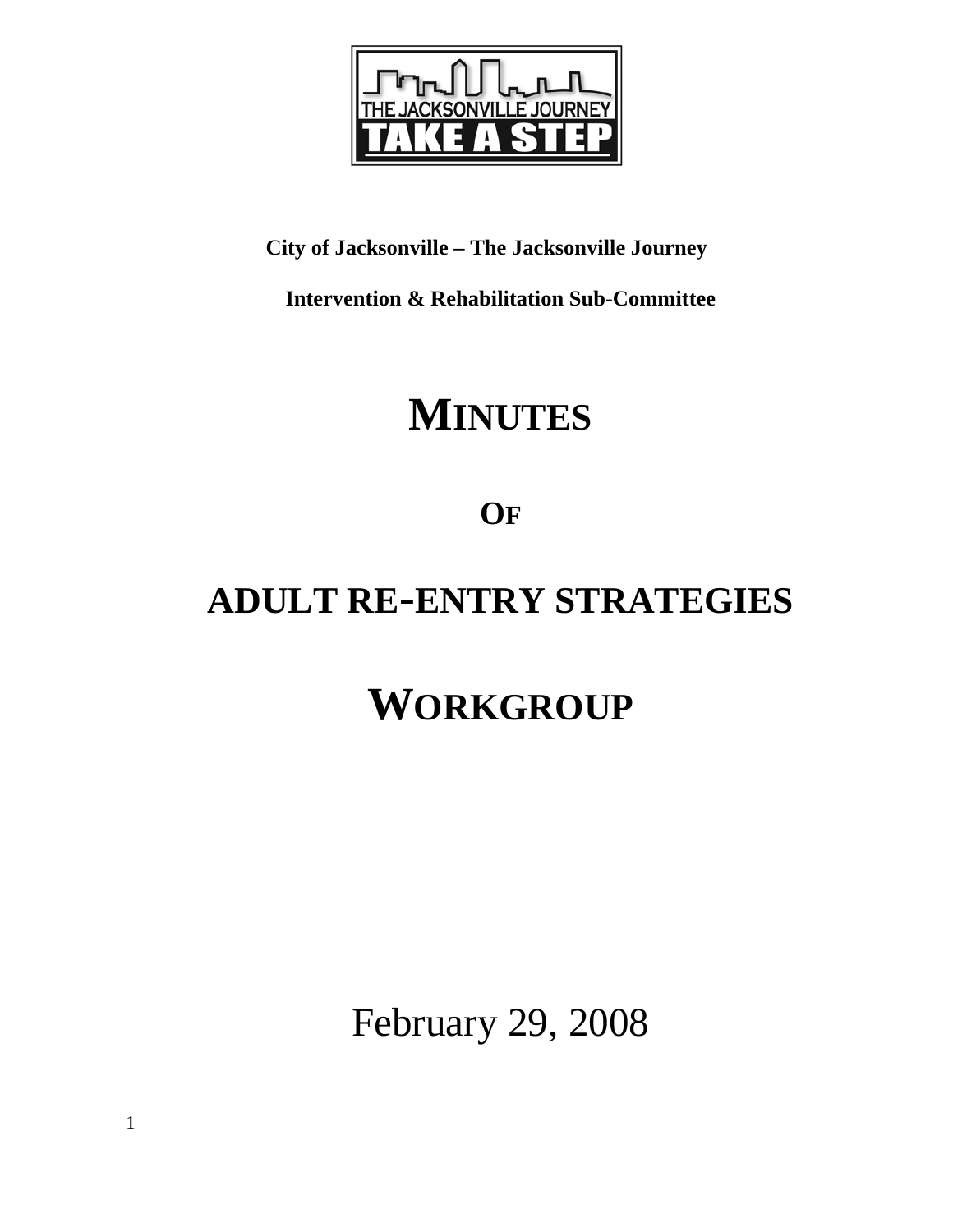## **The Jacksonville Journey – Intervention & Rehabilitation**

## **Sub-Committee**

## **Adult Re-entry Strategies Workgroup**

## **February 29, 2008**

## **10:00 a.m.**

**PROCEEDINGS before the Jacksonville Journey – Intervention & Rehabilitation Sub-Committee, Adult Re-entry Strategies Workgroup taken on Friday, February 29, 2008, Edward Ball Building, 8th Floor, Room 825 – 214 N. Hogan Street, Jacksonville, Duval County, Florida commencing at approximately 10:13 a.m.** 

 **Adult Re-Entry Strategies Workgroup** 

**Kevin Gay, Chair Michael Hallet, Member Wyllie Hodges, Member Gordon Bass, Member**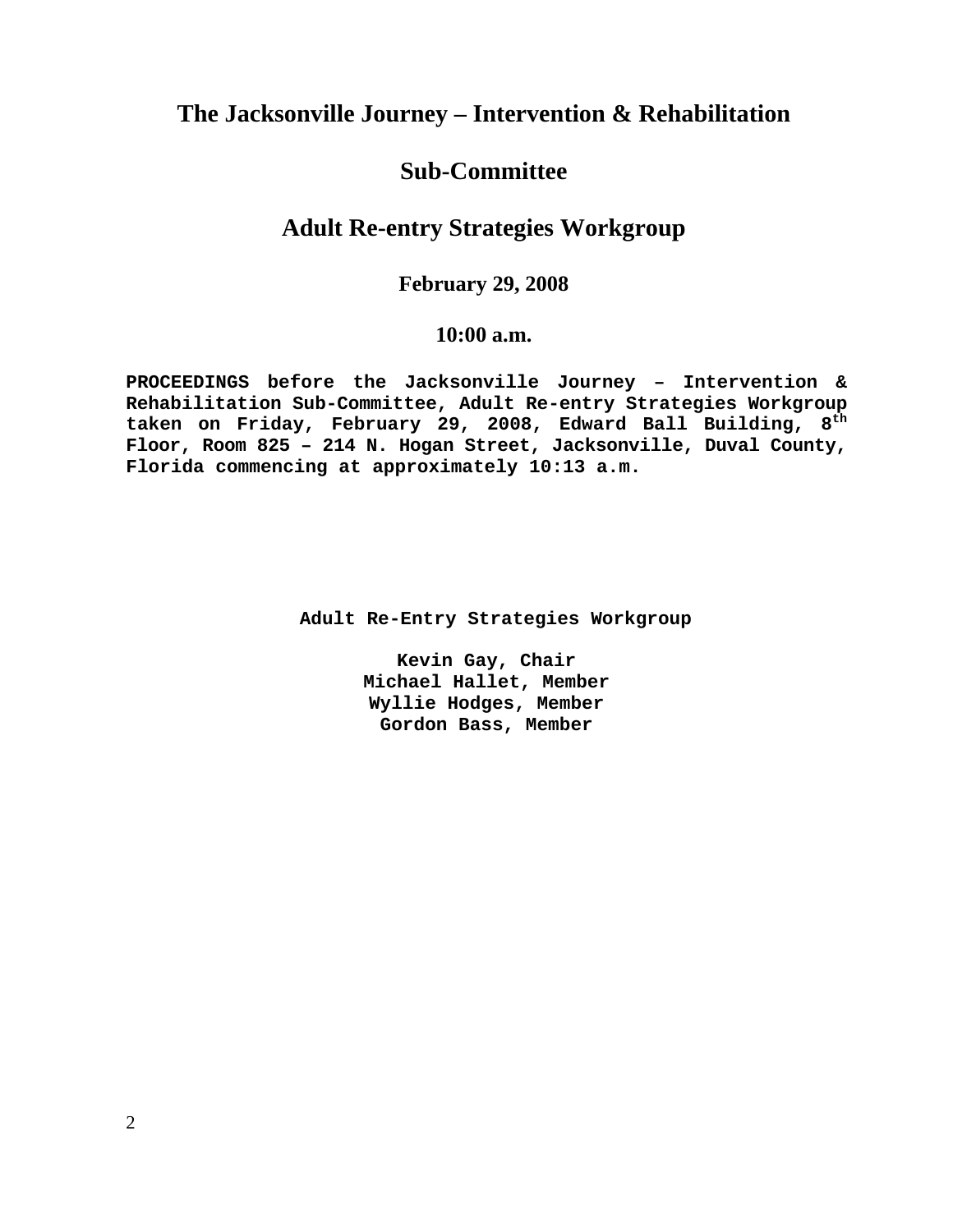## **APPEARANCES**

### **COMMITTEE CHAIRS & MEMBERS:**

Kevin Gay, Chair Michael Hallet, Member Wyllie Hodges, Member Gordon Bass, Member

### **ABSENTEE MEMBERS:** Sharon Kirkland, Member

# **STAFF:**

Ginny Walthour

### **OTHERS PRESENT:**

Kathy Shedan, JREC Re-entry Coordinator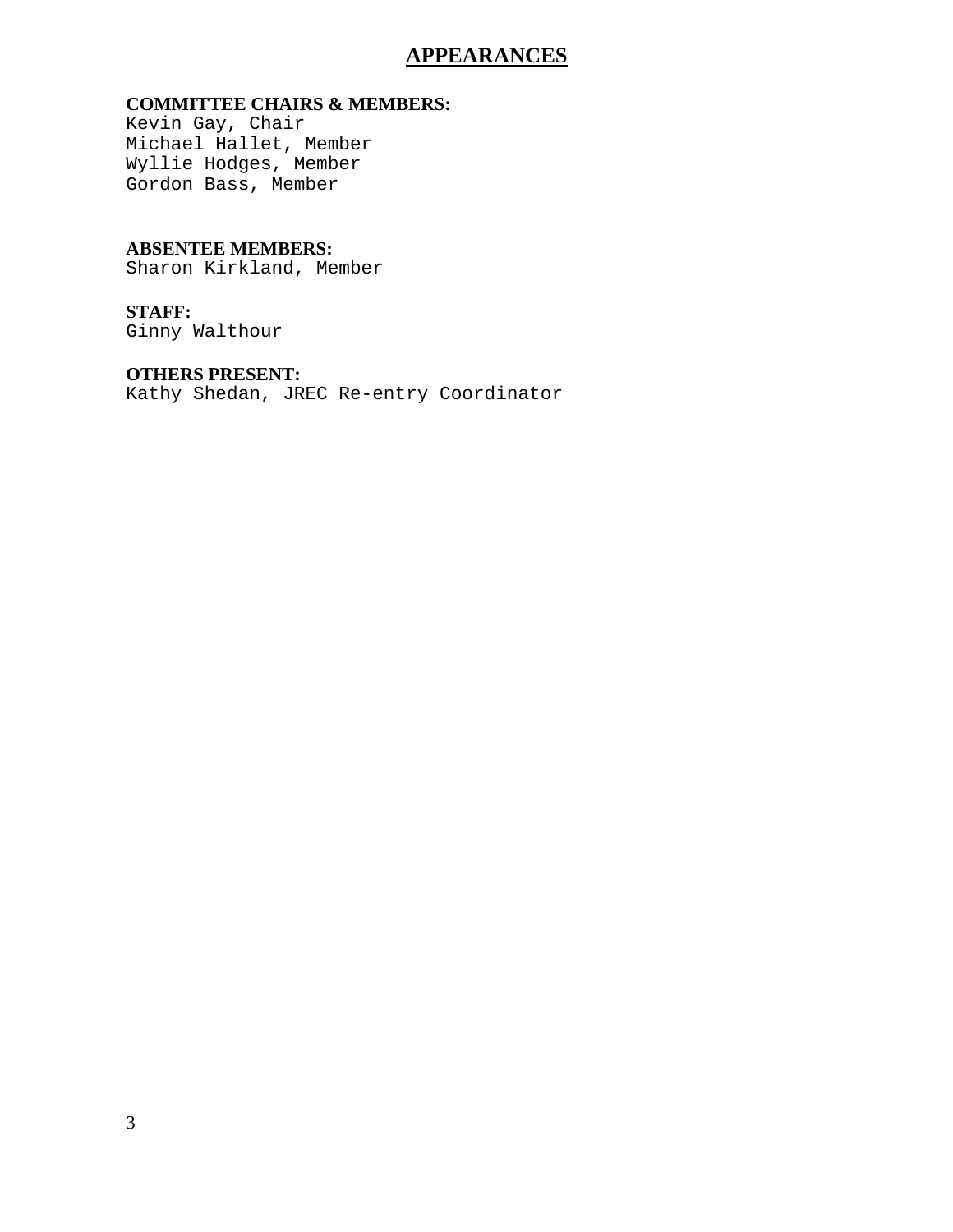#### **PROCEEDINGS**

February 29, 2008

Intervention & Rehabilitation Sub-Committee Adult Re-entry Strategies Workgroup 10:00 a.m.

**Call to Order and Comments.** Chairman Kevin Gay called the meeting to order at approximately 10:14 a.m.

#### **1. Purpose of Meeting.**

Discuss adult re-entry issues impacting the Mayor's crime initiative – The Jacksonville Journey.

Chairman Gay began the meeting in reviewing the documents Kathy Shedan handed out at the last committee meeting. These documents contain statistics and data from the JREC center. This will help this sub-committee begin reviewing current programs that help exoffenders in the city.

In looking at current re-entry programs, we must include state and federal offenders that will be released. Approximately 300-800 could be released from federal prison this year, 2,000 from the state prisons to add to the 49,000 offenders that will be released locally.

The question is if we need to have separate re-entry portals for the local, state and federal releases? There is a need to have separate treatment models that should be included in the portal. Also, we can not mix violent and non-violent in the same treatment model – some programs can help both but there is a need for separate listing of services.

An important factor is to track recidivism rates for these offenders to gather data and determine success of programs. Gordon Bass said he has two crime analysts dedicated to capture the data. Ms. Shedan said that JREC has seen over 2,000 clients but they have not been fully processed – meaning she has some tracking data on the service providers that she can provide to committee. This will best help the committee determine decide where resources are best needed at the JREC. The specialized services/treatments (i.e.

4